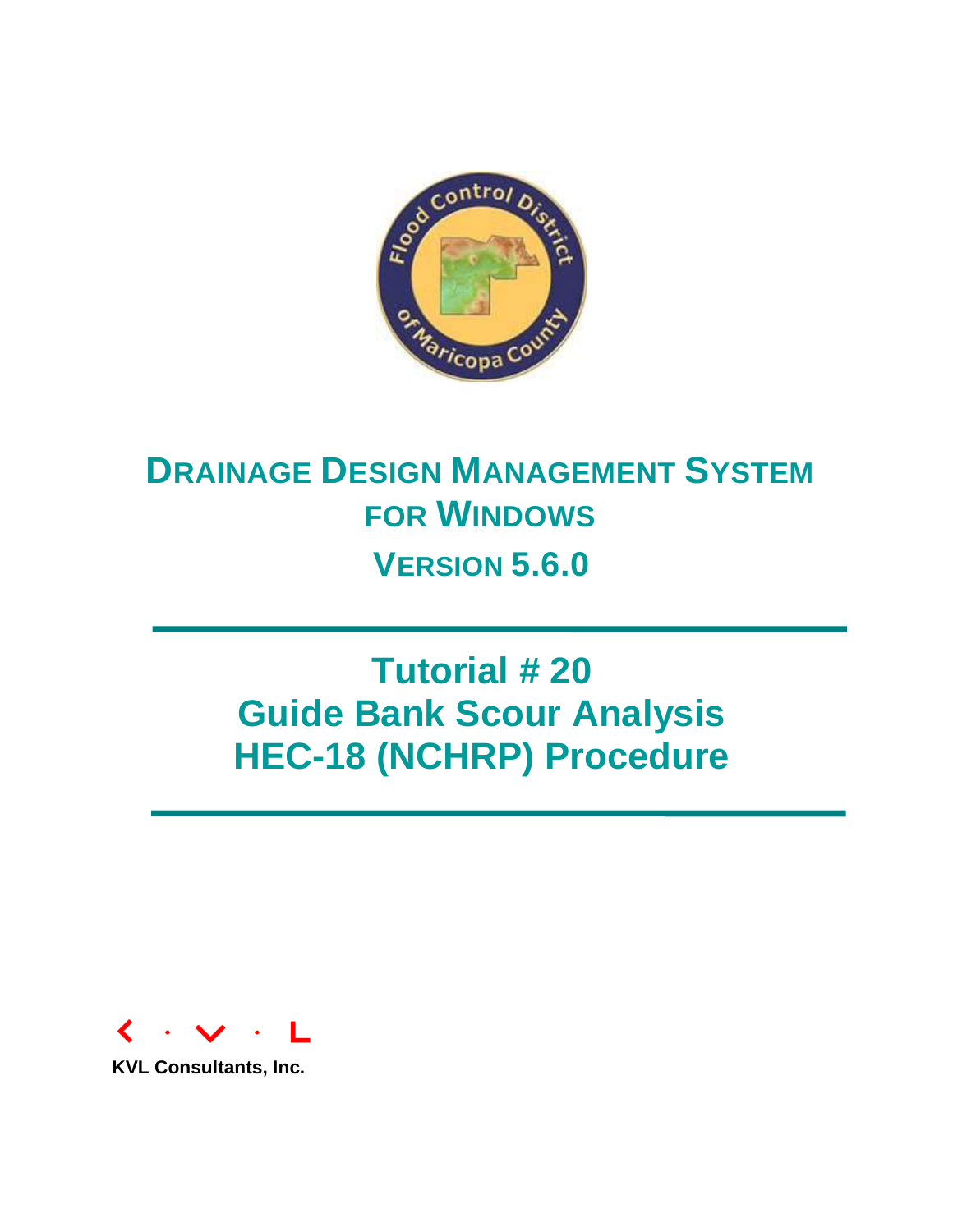# **GUIDE BANK SCOUR ANALYSIS (HEC-18 PROCEDURE)**

# **TABLE OF CONTENTS**

#### **No. Section Page**

| 1.0 |     |       |                                                                    |  |  |  |  |  |  |
|-----|-----|-------|--------------------------------------------------------------------|--|--|--|--|--|--|
| 2.0 |     |       |                                                                    |  |  |  |  |  |  |
|     | 2.1 |       |                                                                    |  |  |  |  |  |  |
|     |     | 2.1.1 | Step 1 - Establish a New Project and Defaults Set-up 1             |  |  |  |  |  |  |
|     |     | 2.1.2 |                                                                    |  |  |  |  |  |  |
|     |     | 2.1.3 |                                                                    |  |  |  |  |  |  |
|     |     | 2.1.4 |                                                                    |  |  |  |  |  |  |
| 3.0 |     |       |                                                                    |  |  |  |  |  |  |
|     | 3.1 |       |                                                                    |  |  |  |  |  |  |
|     |     | 3.1.1 |                                                                    |  |  |  |  |  |  |
|     |     | 3.1.2 |                                                                    |  |  |  |  |  |  |
|     |     | 3.1.3 | Step 3 - Calculate the Guide Bank Scour - Grain Size Equation  13  |  |  |  |  |  |  |
|     |     | 3.1.4 | Step 4 - Calculate the Guide Bank Scour - Shear Stress Equation 14 |  |  |  |  |  |  |
|     |     | 3.1.5 |                                                                    |  |  |  |  |  |  |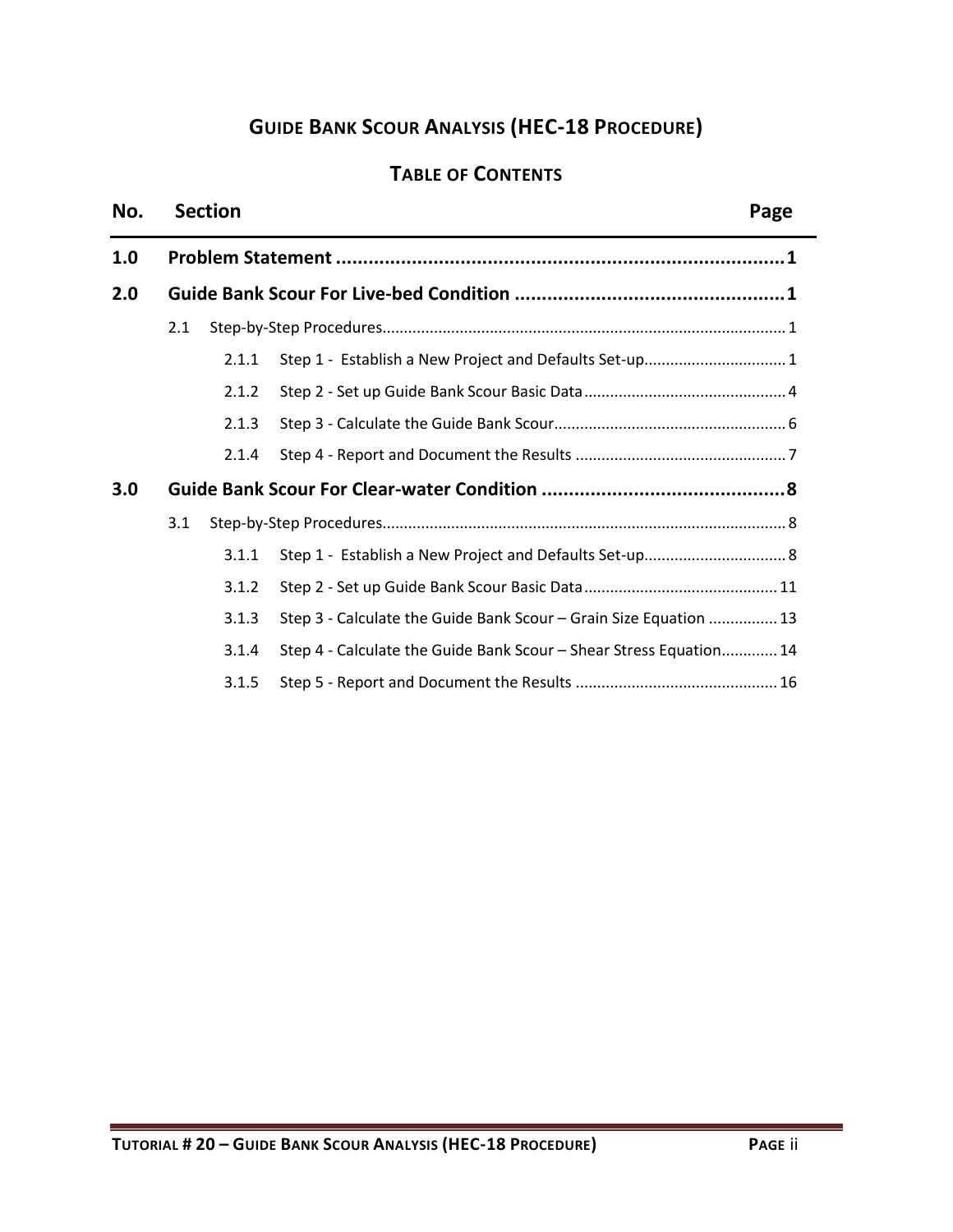# <span id="page-2-0"></span>**1.0 PROBLEM STATEMENT**

Based on the ratio between the embankment projected length (L) and floodplain width  $(B_f)$ , guide bank scour can be computed based on two conditions: live-bed condition and clear-water condition. If the ratio  $(L/B_f)$  is greater than or equal to 0.75, the live-bed condition equations will be used. If the ratio  $(L/B_f)$  is less than 0.75, the clear-water condition equations will be used. The guide bank scour procedure is similar to abutment scour procedure computed for spillthrough abutment.

# <span id="page-2-1"></span>**2.0 GUIDE BANK SCOUR FOR LIVE-BED CONDITION**

If the ratio  $(L/B_f)$  is greater than or equal 0.75, the live-bed guide bank scour equations should be used to compute the local scour component due to guide bank. The live-bed condition is also referred as Condition (a) in HEC-18 manual (Federal Highway Administration, 2012).

To estimate the guide bank scour using HEC-18 (NCHRP) procedure use the following given conditions:

❖ Parameters for guide bank scour conditions:

| Projected length of embankment (ft):                             | 85.00         |
|------------------------------------------------------------------|---------------|
| Width of floodplain (ft):<br>$\bullet$                           | <i>100.00</i> |
| ❖<br>Parameters for live-bed condition calculation:              |               |
| <b>Upstream flow depth (ft):</b><br>$\bullet$                    | <i>10.00</i>  |
| Unit discharge at upstream floodplain ( $ft^2/s$ ):<br>$\bullet$ | 57.00         |
| Unit discharge at constricted opening $(ft^2/s)$ :<br>$\bullet$  | 78.60         |
| Flow depth prior to scour (ft):                                  | 9.50          |

#### <span id="page-2-2"></span>**2.1 Step-by-Step Procedures**

- Step 1: Establish a New River Mechanics Project and Defaults Set-up
- Step 2: Set up Guide Bank Scour Basic Data
- Step 3: Calculate Guide Bank Scour
- Step 4: Report and Document the results

#### <span id="page-2-3"></span>**2.1.1 Step 1 - Establish a New Project and Defaults Set-up**

(a) Click the **DDMSW** icon on the Desktop or Program menu to launch the **DDMSW.** Click the **OK** button to accept the software disclaimer as shown in the following figure.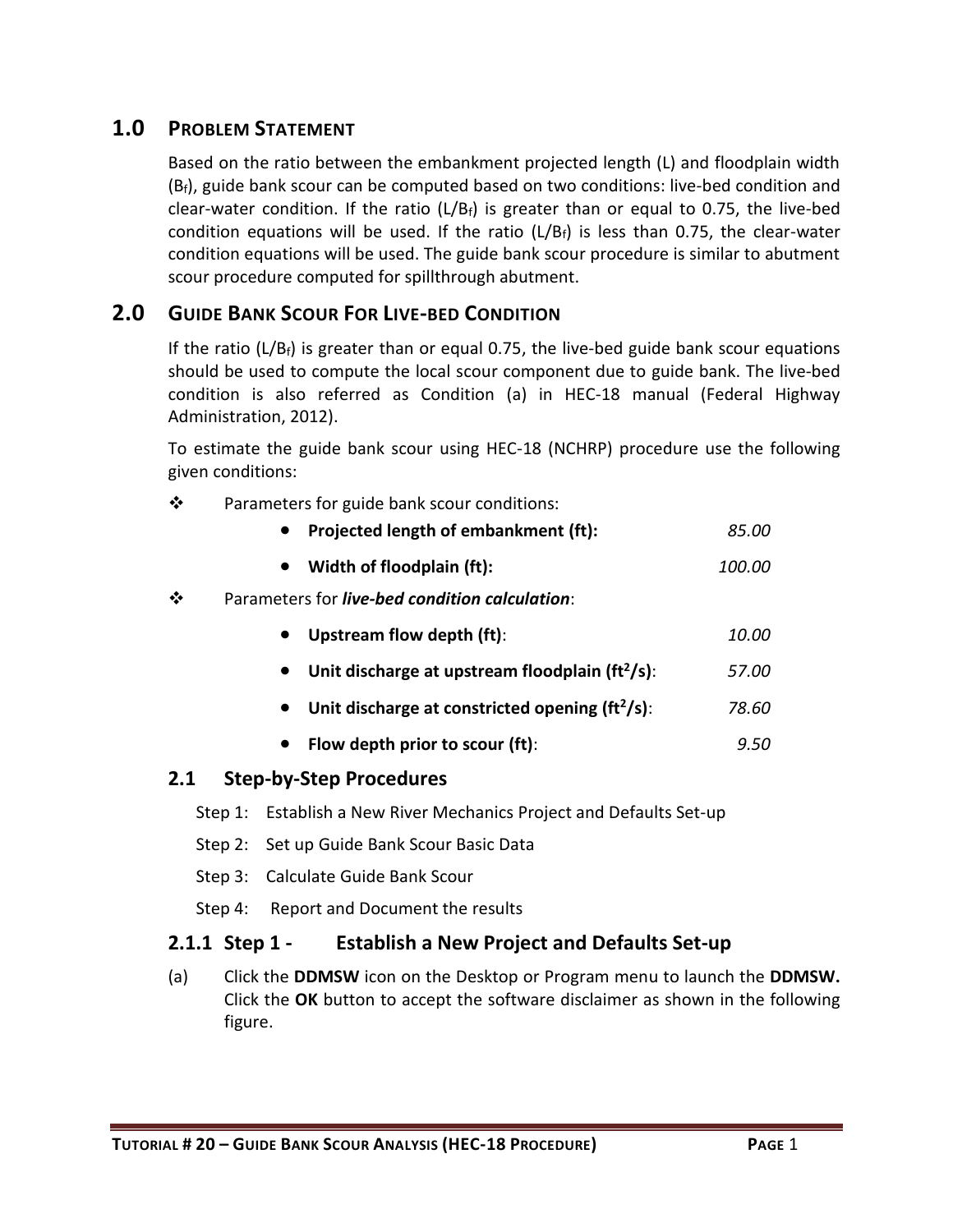

After the **DDMSW** is launched, the **SELECT PROJECT** window is automatically opened as shown in the following figure.

|                      | List             |       | Details                                    |   |
|----------------------|------------------|-------|--------------------------------------------|---|
| Lookfor              |                  |       |                                            |   |
| Reference -          | Date             | 10    | Title                                      | × |
| BANKPROTECTIONFCD    | 01/01/2012       | 00049 | River Mechanics Example - Bank Protection  |   |
| <b>BRIDGEPIERFCD</b> | 01/01/2012       | 00011 | River Mechanics Example - Bridge Pier      |   |
| EXAMPLE1             | 01/01/2010 00001 |       | Clark, Green Ampt, Single, 5 Hour          |   |
| EXAMPLE2             | 01/01/2010       | 00002 | S-Graph, Green-Ampt, Single, 24 Hour       |   |
| <b>EXAMPLE3</b>      | 01/01/2010       | 00003 | S-Graph, Green-Ampt, Multiple, 6 Hour      |   |
| <b>EXAMPLE4</b>      | 01/01/2010 00004 |       | Clark, Init and Uniform, Single, 6 Hour    |   |
| KVI EXAMPLE1         | 01/01/2011       | 00005 | Example 1 HEC-1 tutorial project           |   |
| KVLEXAMPLE10         | 01/10/2014 00025 |       | HEC-1 Tutorial - Import HEC-1 File         |   |
| KVLEXAMPLE11         | 01/10/2014 00029 |       | FCDMC Hydraulics Manual Design Example 4.6 |   |
| KVLEXAMPLE12         | 01/10/2014       | 00030 | Street Drainage Example                    |   |
| KVLEXAMPLE2          | 01/01/2011 00021 |       | Example 2 using Shape files and NOAA 14    |   |
| KVLEXAMPLE3          | 01/01/2011 00024 |       | Example 3 Rational Method tutorial project |   |
| KVLEXAMPLE5          | 01/01/2011 00017 |       | HEC-1 Tutorial - Clark Unit Hydrograph     |   |
| <b>KVLEXAMPLE6</b>   | 01/01/2011 00018 |       | HEC-1 Tutonal - S-Graph Unit Hydrograph    |   |
| KVLEXAMPLE7          | 01/01/2011 00019 |       | Rational Method Tutorial                   |   |
| KVLEXAMPLER          | 01/01/2011 00020 |       | Street Drainage Examples                   |   |
| $8.1 - 1.0$          | at.              |       | <b>CONTRACTOR CONTRACTOR</b>               | ٠ |

- (b) Click the **Add** button on the **SELECT PROJECT** window to start a new project (Or **File → New Project → Add**).
- (c) Select **River Mechanics** checkbox and click the **OK** button on the **NEW PROJECT OPTIONS**  form.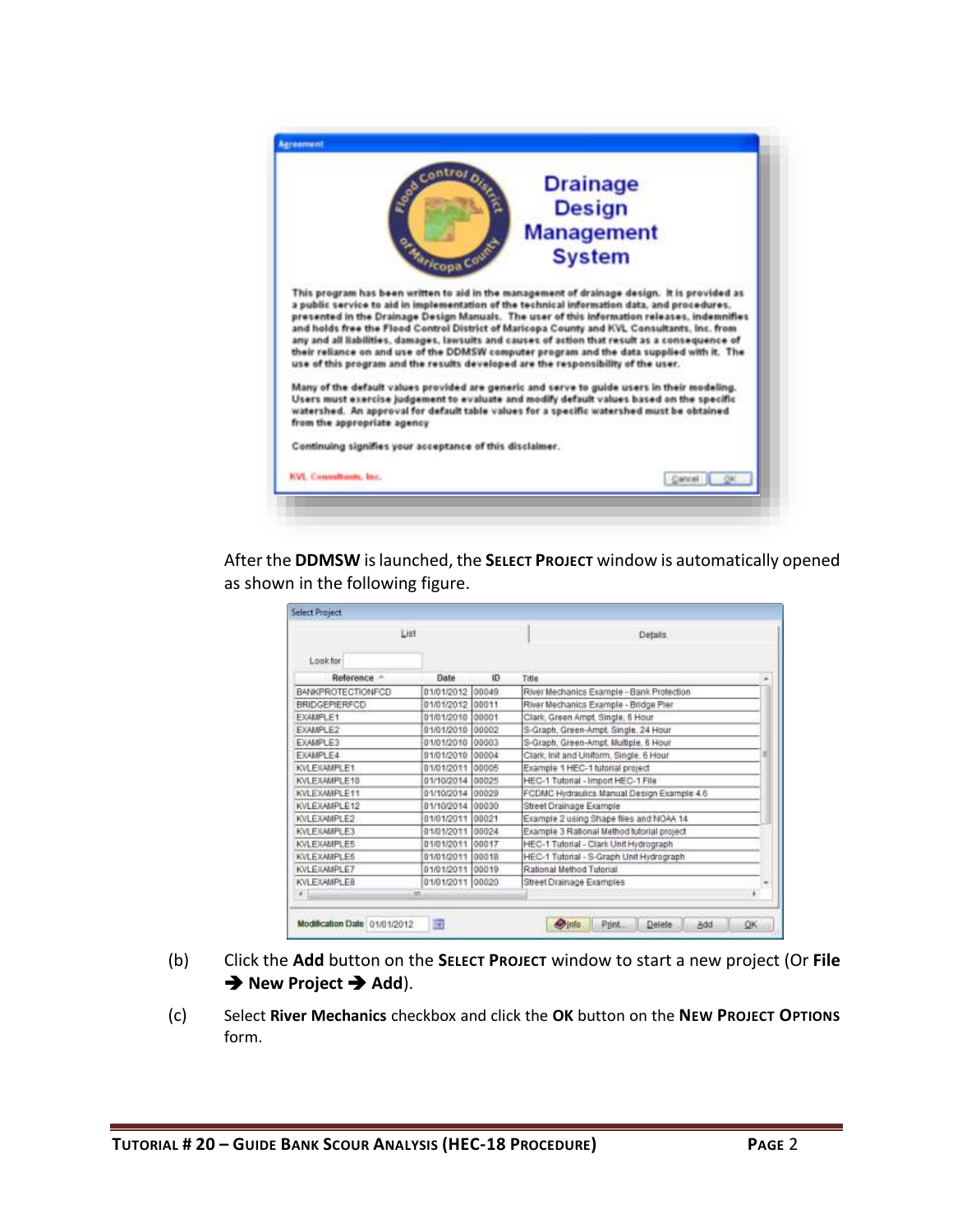- (d) Type "*GUIDEBANK\_NCHRP*" into the **Reference** textbox. This is the name of this newly created project. Users can choose any name for the Reference textbox as long as it does not exist in the current **DDMSW** project database.
- (e) Type into the **Title** textbox a brief descriptive title for this project. *(Optional)*
- (f) Type into the **Location** textbox the location of this project. *(Optional)*
- (g) Type into the **Agency** textbox the agency or company name**.** *(Optional)*
- (h) Check **River Mechanics Only** checkbox for this project.
- (i) Type a detailed description of this project into the comment area under the **Project Reference** frame. *(Optional)*
- (j) Set the Modification Date using today's date by clicking on the Calendar icon.
- (k) Click the **Save** button to save the entered data.
- (l) Click the **OK** button on the **SELECT PROJECT** window, and click the **OK** button on the pop-up message box. The following figure shows what the window looks like.

| <b>Select Project</b> |                                                    |                         |                                                                    |                         |   |                  |             |  |    |
|-----------------------|----------------------------------------------------|-------------------------|--------------------------------------------------------------------|-------------------------|---|------------------|-------------|--|----|
|                       |                                                    | List                    |                                                                    |                         |   | Details          |             |  |    |
|                       | <b>Project Reference</b>                           |                         |                                                                    | <b>Project Defaults</b> |   |                  |             |  |    |
| Project ID            | 00054                                              |                         | Reference GUIDEBANK_NCHRP                                          |                         |   |                  |             |  |    |
| Title                 |                                                    |                         | Guide Bank Scour using HEC-18 NCHRP Procedure                      |                         |   |                  | Soils FCDMC |  |    |
| Location              | Maricopa County, Arizona                           |                         |                                                                    |                         |   | Land Use   FCDMC |             |  |    |
|                       | Agency   Flood Control District of Maricopa County |                         |                                                                    |                         |   |                  |             |  |    |
| River Mechanics Only  |                                                    |                         |                                                                    |                         |   |                  |             |  |    |
| NCHRP procedure.      |                                                    |                         | This is a tutorial project about the guide bank scour using HEC-18 |                         | ▲ |                  |             |  |    |
|                       | Modification Date 05/10/2018                       | $\overline{\mathbf{a}}$ |                                                                    | <b>O</b> Info           |   | Print<br>Delete  | Add         |  | OK |

**Note:** the **Project ID** "*00054"* in the above figure is the unique database record identifier for the project, which is automatically generated by the program when a new project is created. When users create a new project, the **Project ID** of the new project will not be the same as the **Project ID** shown in the above figure.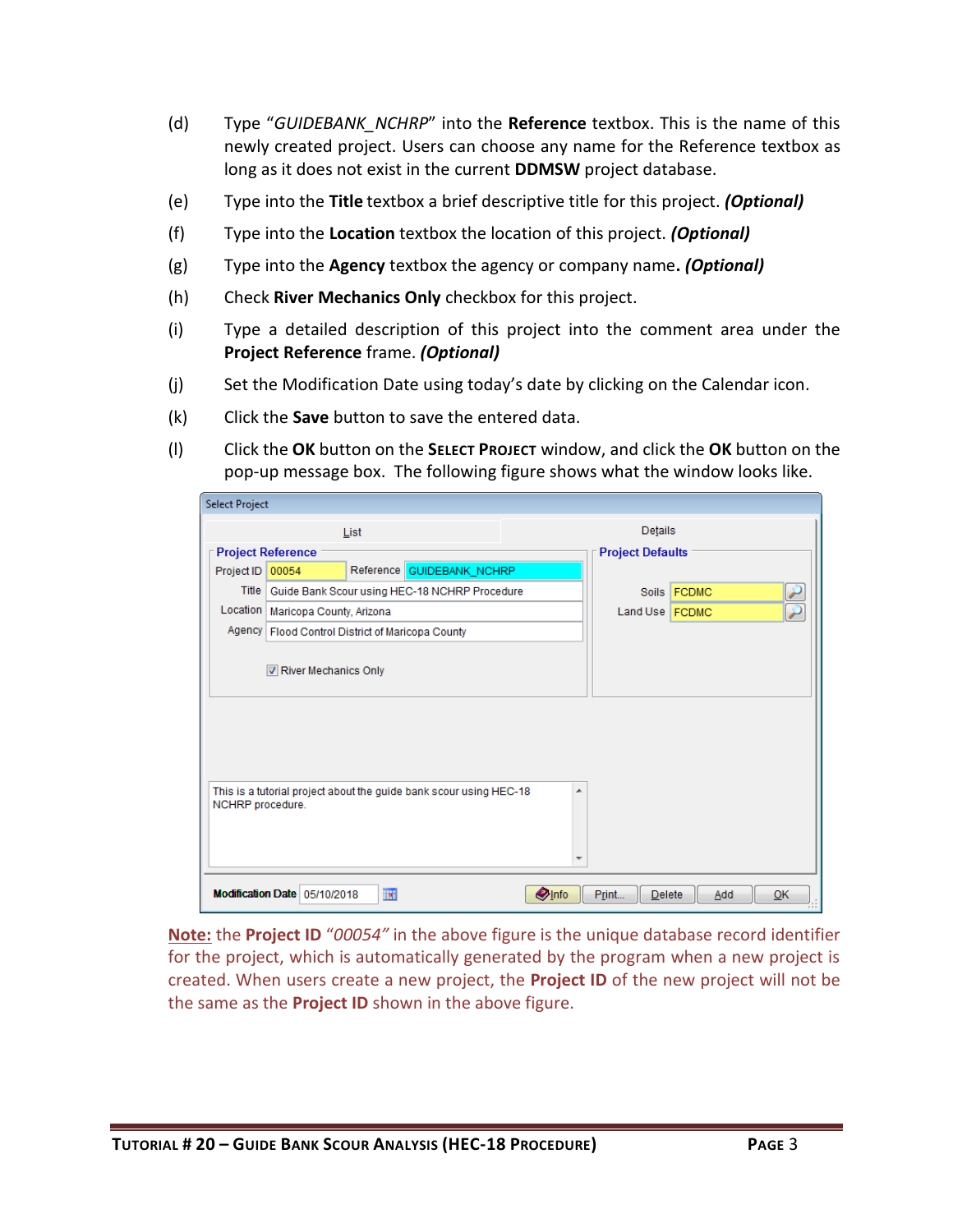# <span id="page-5-0"></span>**2.1.2 Step 2 - Set up Guide Bank Scour Basic Data**

(a) From the menu bar of main application window, click **River Mechanics Scour**, to open the **TOTAL SCOUR** form.

| Edit<br>File | River Mechanics<br>Help                           |  |
|--------------|---------------------------------------------------|--|
|              | Scour                                             |  |
|              | Riprap                                            |  |
|              | Launchable Riprap                                 |  |
|              | <b>Lateral Erosion</b>                            |  |
|              | Sediment Yield                                    |  |
|              | Cross Section Hydraulics                          |  |
|              | <b>Cross Section Geometry</b>                     |  |
|              | <b>Import Cross Sections from Another Project</b> |  |

| Total Scour - MB: 01 - ID:  |                      |                          |                      |         |         |           |          |                |                          |
|-----------------------------|----------------------|--------------------------|----------------------|---------|---------|-----------|----------|----------------|--------------------------|
| $\underline{\mathsf{List}}$ | Total<br>Long Term   | General                  | $L\underline{o}$ cal | Bedform |         | Low Flow  |          | Pier Influence |                          |
|                             |                      |                          |                      |         |         |           |          |                |                          |
| ID                          | <b>Cross Section</b> | Long Term                | General              | Local   | Bedform | Bend      | Low Flow | Total          | $\blacktriangle$         |
| $\triangle$                 | ID                   | Scour                    | Scour                | Scour   | Scour   | Scour     | Scour    | Scour          |                          |
|                             |                      |                          |                      |         |         |           |          |                |                          |
|                             |                      |                          |                      |         |         |           |          |                |                          |
|                             |                      |                          |                      |         |         |           |          |                |                          |
|                             |                      |                          |                      |         |         |           |          |                |                          |
|                             |                      |                          |                      |         |         |           |          |                |                          |
|                             |                      |                          |                      |         |         |           |          |                |                          |
|                             |                      |                          |                      |         |         |           |          |                |                          |
|                             |                      |                          |                      |         |         |           |          |                |                          |
|                             |                      |                          |                      |         |         |           |          |                |                          |
|                             |                      |                          |                      |         |         |           |          |                |                          |
|                             |                      |                          |                      |         |         |           |          |                |                          |
|                             |                      |                          |                      |         |         |           |          |                |                          |
| ∢                           | m,                   |                          |                      |         |         |           |          | Þ.             | $\overline{\phantom{a}}$ |
|                             |                      |                          |                      |         |         |           |          |                |                          |
|                             | $\bigcirc$ Help      | $\Diamond$ Info<br>Print |                      | Delete  | Add     | <b>MB</b> | Update   | QK             |                          |
|                             |                      |                          |                      |         |         |           |          |                |                          |

- (b) Click the **Add** button to activate the necessary data entry fields.
- (c) Type "*GUIDE01*" into the **ID** textbox (this **ID** indicates that it is for Guide Bank No.1).
- (d) Check the checkboxes **Local** only.
- (e) Click the browse button in the **Method** column across **Local** check box to launch local scour method select menu.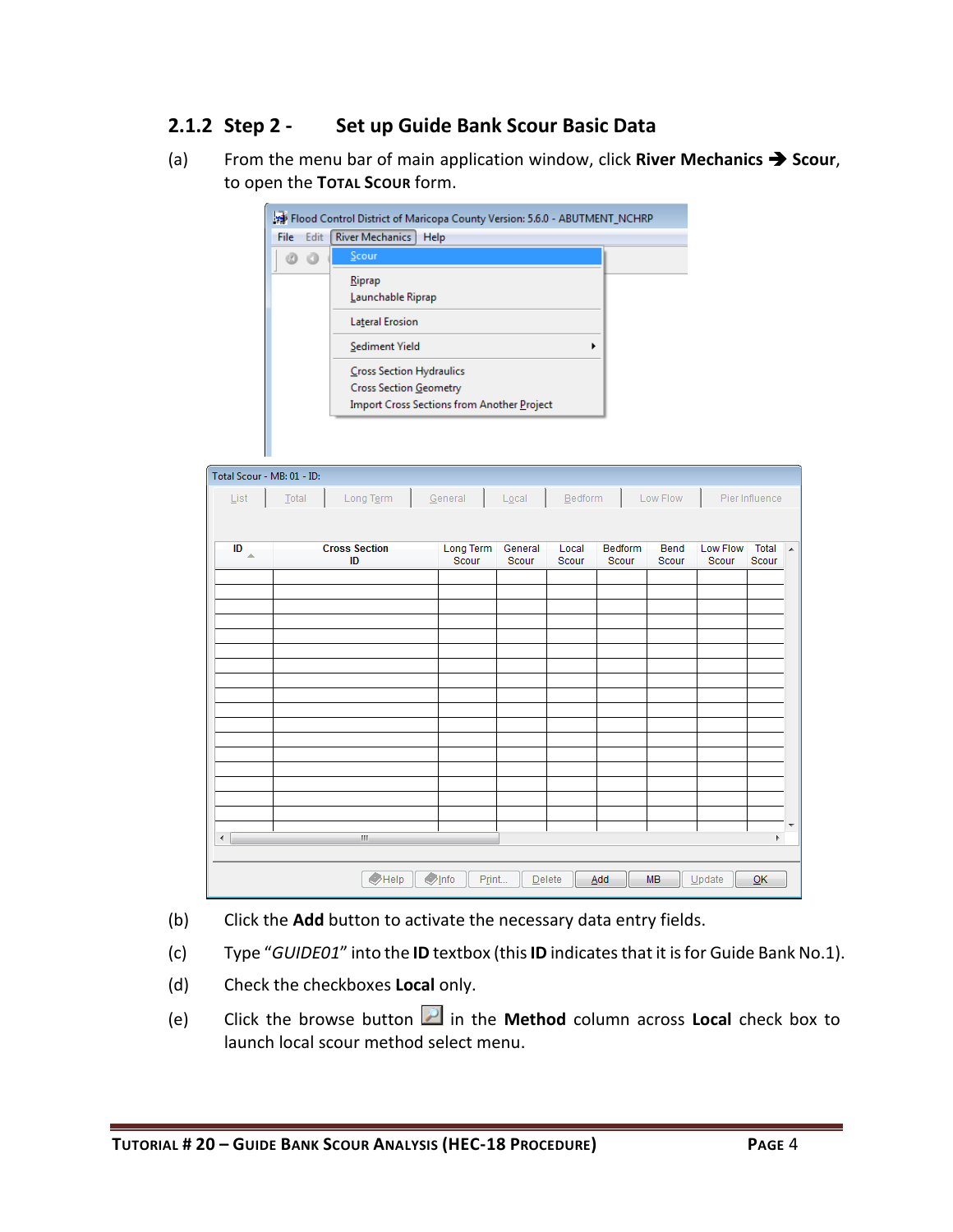| <b>Select Method</b>                           |              |
|------------------------------------------------|--------------|
|                                                |              |
| <b>Piers</b>                                   |              |
| Abutments                                      |              |
| Abutments (HEC 18 - 2012)                      |              |
| <b>Culvert Outlet</b>                          |              |
| Guide Banks                                    |              |
| Guide Banks (HEC 18 - 2012)                    |              |
| Grade Control or Drop Structure - Schoklitsch  |              |
| Low Head Stilling Basin - Veronese             |              |
| Stilling Basin/End of Apron - Zimmerman/Maniak |              |
|                                                |              |
|                                                |              |
|                                                | Cancel<br>ок |

Select the "*Guide Banks (HEC 18 – 2012)*" from the **SELECT METHOD** window, and click **OK** to close the **SELECT METHOD** window

(f) Click the **Save** button to save the entered data. The **TOTAL SCOUR – MB: 01 – ID: GUIDE01** window shows up like following figure.

| Total Scour - MB: 01 - ID: GUIDE01                 |                  |               |                               |                             |           |                          |
|----------------------------------------------------|------------------|---------------|-------------------------------|-----------------------------|-----------|--------------------------|
| $Total$<br>List                                    | Long Term        | General       |                               | Local<br>Bedform            | Low Flow  | Pier Influence           |
| <b>ID</b><br>Major Basin ID<br>01<br>GUIDE01<br>ID | $\overline{\nu}$ |               |                               |                             |           |                          |
| <b>Scour Depth</b>                                 |                  |               | Custom                        |                             |           |                          |
|                                                    | Include Calc     | FS Value      | Calc FS                       | Method                      |           |                          |
| Long Term                                          |                  |               |                               |                             |           |                          |
| General<br>F                                       |                  |               |                               |                             |           |                          |
| Local<br>$\sqrt{2}$                                | 0.00             | 0.00          | $\overline{\phantom{a}}$<br>F | Guide Banks (HEC 18 - 2012) |           | P                        |
| Bedform<br>$\overline{\phantom{a}}$                |                  |               |                               |                             |           |                          |
| Low Flow <b>F</b>                                  |                  |               |                               |                             |           |                          |
| Headcut <b>n</b>                                   |                  |               |                               |                             |           |                          |
| Tailcut <b>n</b>                                   |                  |               |                               |                             |           | ▲                        |
| Total (ft)                                         |                  |               |                               |                             |           |                          |
| Pier Influence<br>$\overline{\mathbb{R}^n}$        |                  |               |                               |                             |           |                          |
|                                                    |                  |               |                               |                             |           | $\overline{\phantom{a}}$ |
|                                                    |                  |               |                               |                             |           |                          |
|                                                    |                  |               |                               |                             |           |                          |
|                                                    | $\bullet$ Help   | <b>O</b> Info | Print                         | Delete<br>Add               | <b>MB</b> | Update<br>QK             |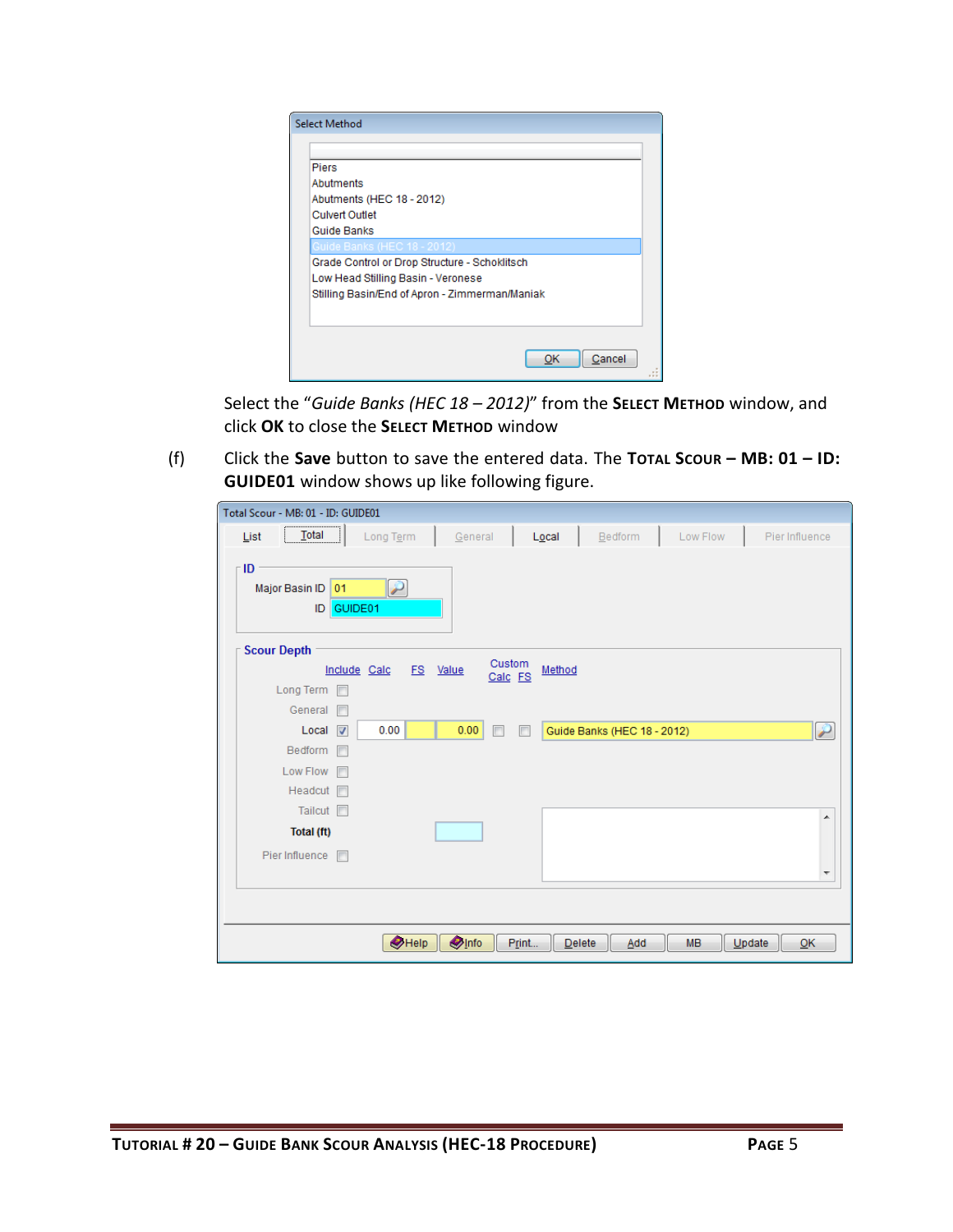### <span id="page-7-0"></span>**2.1.3 Step 3 - Calculate the Guide Bank Scour**

- (a) Click the **Local** tab
- (b) Enter "8*5"* into the **Projected Length of Abutment, L (ft)** textbox.
- (c) Enter "*100"* into the **Width of Floodplain, Bf (ft)** textbox.
- (d) Enter "*10"* into the **Upstream Flow Depth, y1 (ft)** textbox.
- (e) Enter "*57"* into the **Upstream Unit Discharge, q1 (sq ft/sec)** textbox.
- (f) Enter "78.6*"* into the **Unit Discharge in the Constricted Opening, q2c (sq ft/sec)** textbox.
- (g) Enter "*9.5"* into the **Flow Depth Prior to Scour, Yo (ft)** textbox.
- (h) Click the **Save** button to save the entered data.
- (i) Click the **Update** button to update the data.
- (j) Select "*This Record*" from the **SELECTION OPTION** window, and click **Yes** from the confirmation message to proceed.

| Select Option<br>Option<br>▲<br>This Record<br>This Major Basin<br>All<br>$\overline{\phantom{a}}$ | Calculate Local Scour<br>This will calculate the Local Scour for the current record.<br>Do you want to continue? | If you want to calculate the Total Scour, Click 'Update' on the Total Tab. |
|----------------------------------------------------------------------------------------------------|------------------------------------------------------------------------------------------------------------------|----------------------------------------------------------------------------|
| <br>Cancel<br><br>48                                                                               |                                                                                                                  | <b>Yes</b><br>No.                                                          |

After the update the window looks like what is shown in the following figure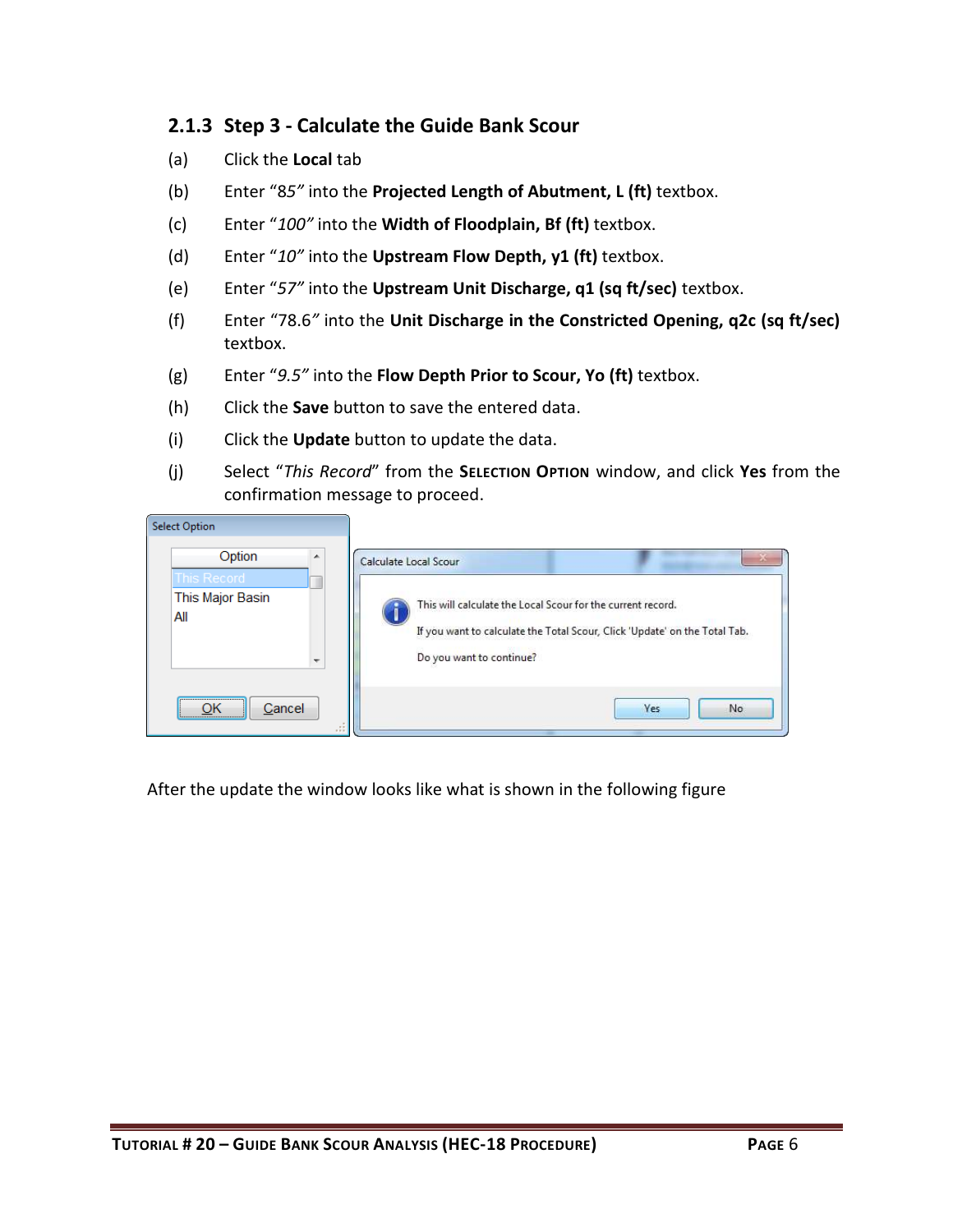| Total Scour - MB: 01 - ID: GUIDE01                                                                                                                                    |                |
|-----------------------------------------------------------------------------------------------------------------------------------------------------------------------|----------------|
| Long Term<br>Local<br>General<br>Bedform<br>Low Flow<br>List<br>Total                                                                                                 | Pier Influence |
| Guide Bank Parameters (HEC 18 - 2012)<br>Projected Length of Abutment, L (ft)<br>85.00<br>Width of Floodplain, Bf (ft)<br>100<br>Ø<br>Guide Bank Scour Condition<br>Α |                |
| <b>Condition A</b>                                                                                                                                                    |                |
| 10.00<br>Upstream Flow Depth, y1 (ft)                                                                                                                                 |                |
| Upstream Unit Discharge, q1 (sq ft/sec)<br>57.00                                                                                                                      |                |
| Unit Discharge in the Constricted Opening, g2c (sg ft/sec)<br>78.60                                                                                                   |                |
| Flow Depth Including Live-Bed Contraction Scour, Yc (ft)<br>13.17                                                                                                     |                |
| Amplification Factor for Live-Bed Conditions, aa<br>1.618                                                                                                             |                |
| Maximum Flow Depth Resulting from Abutment Scour, Ymax (ft)<br>21.31                                                                                                  |                |
| Flow Depth Prior to Scour, Yo (ft)<br>9.50                                                                                                                            |                |
| Abutment Scour Depth, Ys (ft)<br>11.81                                                                                                                                |                |
|                                                                                                                                                                       |                |
| <b>Olnfo</b><br>$\bullet$ Help<br>Print<br>Delete<br><b>MB</b><br>Update<br>Add                                                                                       | OK             |

# <span id="page-8-0"></span>**2.1.4 Step 4 - Report and Document the Results**

In this section, the instruction will be given on how to view, print, and export the calculation results of the guide bank scour.

(a) To view the results on the screen, click the **Print …** button on the Local Tab of **TOTAL SCOUR – MB: 01 – ID: GUIDE01** window, a report will be generated as is shown in the following figure.

| $x \equiv 4$ | 100%<br>Tol1<br>٠                                                                                                                                                                                                                                                                                                                                                                          | M<br>100%<br>1011<br>Total1                                                                                                                                                 |           |
|--------------|--------------------------------------------------------------------------------------------------------------------------------------------------------------------------------------------------------------------------------------------------------------------------------------------------------------------------------------------------------------------------------------------|-----------------------------------------------------------------------------------------------------------------------------------------------------------------------------|-----------|
|              | $-0.000$<br>Hage                                                                                                                                                                                                                                                                                                                                                                           | Fleed Colcins District of Mariospa County-<br><b>Crainese Design Management Signer</b><br>LOCAL SCOUR - DUCE RANKS HEC-15, CONDITION A<br>ProjectReference: GUIDEBANK_NCHRP | 5/14/2018 |
|              | <b>ID: G UIDE 01</b>                                                                                                                                                                                                                                                                                                                                                                       |                                                                                                                                                                             |           |
|              | Projected Length of Abutment, L. I ft.<br>Width of Floodplain, DF / R<br>Abulment Scour Condition<br><b>Belect Couston Dased On:</b>                                                                                                                                                                                                                                                       | \$5.00<br>$+00$<br>A                                                                                                                                                        |           |
|              | Upstream Flow Dealty of 179<br>Upstream Unit Discharge, all [sq flowd]<br>Unit Daufrage in the Constituted Opening, sBt.   sq flixed<br>Flow Depth Velksling Line-Bed Contracting Scout, Vit. [76]<br>Amathi ation Factor for Line-Baid Conditions, as<br>Maumurt Flou Depth Resulting from Abulment Socur, Virtual ( ft.<br>Flow Depth Prior to Sobor, Vis. (19)<br>Scour depth, ys ( ff) | 10:00<br>67.00<br>78.60<br>13.17<br>1.82<br>21.21<br>1.60<br>11.81                                                                                                          |           |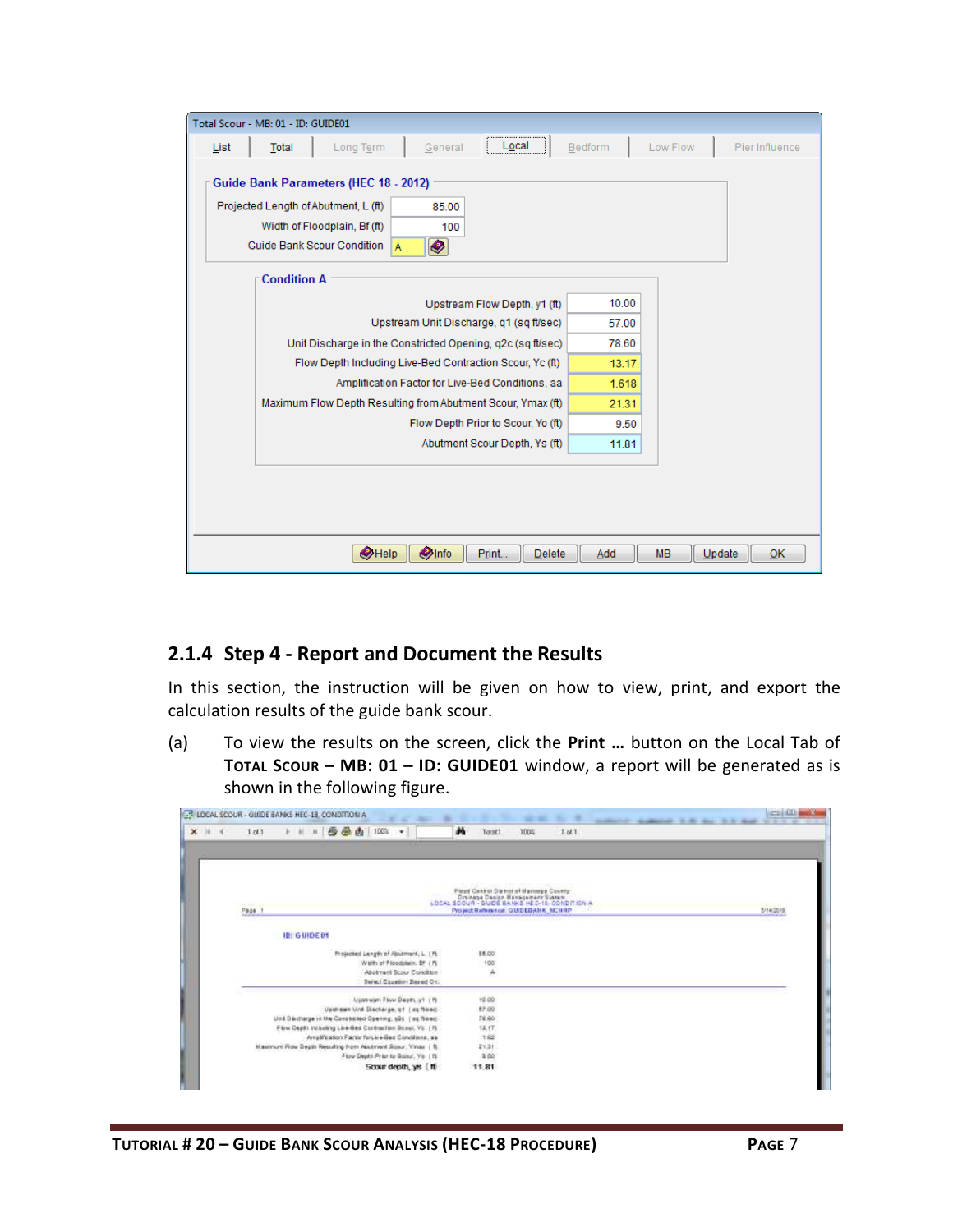- (b) To print out the results on a printer, click the printer symbol  $\left(\frac{B}{20}\right)$ .
- (c) To export the results in PDF format or other formats, click the export symbol ( $\binom{2}{3}$ )

This concludes tutorial for Guide Bank Scour Live-bed Condition evaluation.

# <span id="page-9-0"></span>**3.0 GUIDE BANK SCOUR FOR CLEAR-WATER CONDITION**

If the ratio ( $L/B_f$ ) is less than 0.75, the clear-water guide bank scour equations should be used to compute the local scour component due to guide bank. The clear-water condition is also referred as Condition (b) in HEC-18 manual (Federal Highway Administration, 2012).

To estimate the guide bank scour using HEC-18 (NCHRP) procedure use the following given conditions:

 $\mathbf{\hat{P}}$  Parameters for guide bank scour conditions:

| Projected length of embankment (ft): | 65.00 |
|--------------------------------------|-------|
|                                      |       |

- **Width of floodplain (ft):** *100.00*
- Parameters for *Clear-water guide bank calculation*:

|  | Unit discharge at upstream floodplain ( $\text{ft}^2\text{/s}$ ): | 5.70 |
|--|-------------------------------------------------------------------|------|
|--|-------------------------------------------------------------------|------|

- **Unit discharge at constricted opening (ft<sup>2</sup> /s)**: *10.10*
- **Particle size with 50 percent finer (ft)**: *0.0010*
- **Manning's n of floodplain under the bridge**: *0.025*
- **Critical shear stress for floodplain material**: *0.04*
- **Flow depth prior to scour (ft)**: *3.50*

#### <span id="page-9-1"></span>**3.1 Step-by-Step Procedures**

- Step 1: Establish a New River Mechanics Project and Defaults Set-up
- Step 2: Set up Guide Bank Scour Basic Data
- Step 3: Calculate Guide Bank Scour Grain Size Equation
- Step 4: Calculate Guide Bank Scour Shear Stress Equation
- Step 5: Report and Document the results

# <span id="page-9-2"></span>**3.1.1 Step 1 - Establish a New Project and Defaults Set-up**

(a) Click the **DDMSW** icon on the Desktop or Program menu to launch the **DDMSW.** Click the **OK** button to accept the software disclaimer as shown in the following figure.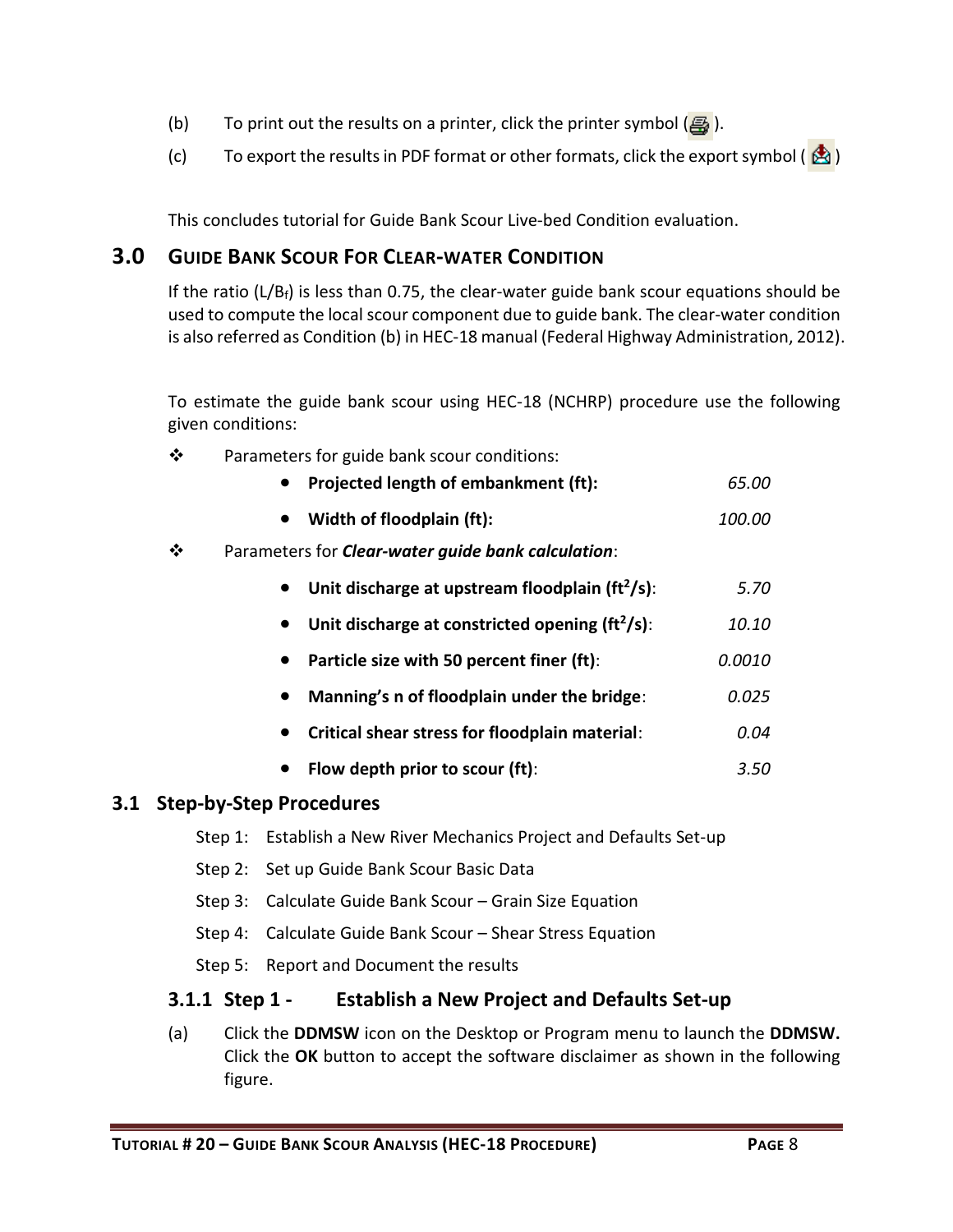

After the **DDMSW** is launched, the **SELECT PROJECT** window is automatically opened as shown in the following figure.

|                      | List             |       | Details                                    |   |
|----------------------|------------------|-------|--------------------------------------------|---|
| Lookfor              |                  |       |                                            |   |
| Reference -          | Date             | 10    | Title                                      | × |
| BANKPROTECTIONFCD    | 01/01/2012       | 00049 | River Mechanics Example - Bank Protection  |   |
| <b>BRIDGEPIERFCD</b> | 01/01/2012       | 00011 | River Mechanics Example - Bridge Pier      |   |
| EXAMPLE1             | 01/01/2010 00001 |       | Clark, Green Ampt, Single, 5 Hour          |   |
| EXAMPLE2             | 01/01/2010       | 00002 | S-Graph, Green-Ampt, Single, 24 Hour       |   |
| <b>EXAMPLE3</b>      | 01/01/2010       | 00003 | S-Graph, Green-Ampt, Multiple, 6 Hour      |   |
| <b>EXAMPLE4</b>      | 01/01/2010 00004 |       | Clark, Init and Uniform, Single, 6 Hour    |   |
| KVI EXAMPLE1         | 01/01/2011       | 00005 | Example 1 HEC-1 tutorial project           |   |
| KVLEXAMPLE10         | 01/10/2014 00025 |       | HEC-1 Tutorial - Import HEC-1 File         |   |
| KVLEXAMPLE11         | 01/10/2014 00029 |       | FCDMC Hydraulics Manual Design Example 4.6 |   |
| KVLEXAMPLE12         | 01/10/2014       | 00030 | Street Drainage Example                    |   |
| KVLEXAMPLE2          | 01/01/2011 00021 |       | Example 2 using Shape files and NOAA 14    |   |
| KVLEXAMPLE3          | 01/01/2011 00024 |       | Example 3 Rational Method tutorial project |   |
| KVLEXAMPLE5          | 01/01/2011 00017 |       | HEC-1 Tutorial - Clark Unit Hydrograph     |   |
| <b>KVLEXAMPLE6</b>   | 01/01/2011 00018 |       | HEC-1 Tutonal - S-Graph Unit Hydrograph    |   |
| KVLEXAMPLE7          | 01/01/2011 00019 |       | Rational Method Tutorial                   |   |
| KVLEXAMPLER          | 01/01/2011 00020 |       | Street Drainage Examples                   |   |
| $8.1 - 1.0$          | at.              |       | <b>CONTRACTOR CONTRACTOR</b>               | ٠ |

- (b) Click the **Add** button on the **SELECT PROJECT** window to start a new project (Or **File → New Project → Add**).
- (c) Select **River Mechanics** checkbox and click the **OK** button on the **NEW PROJECT OPTIONS**  form.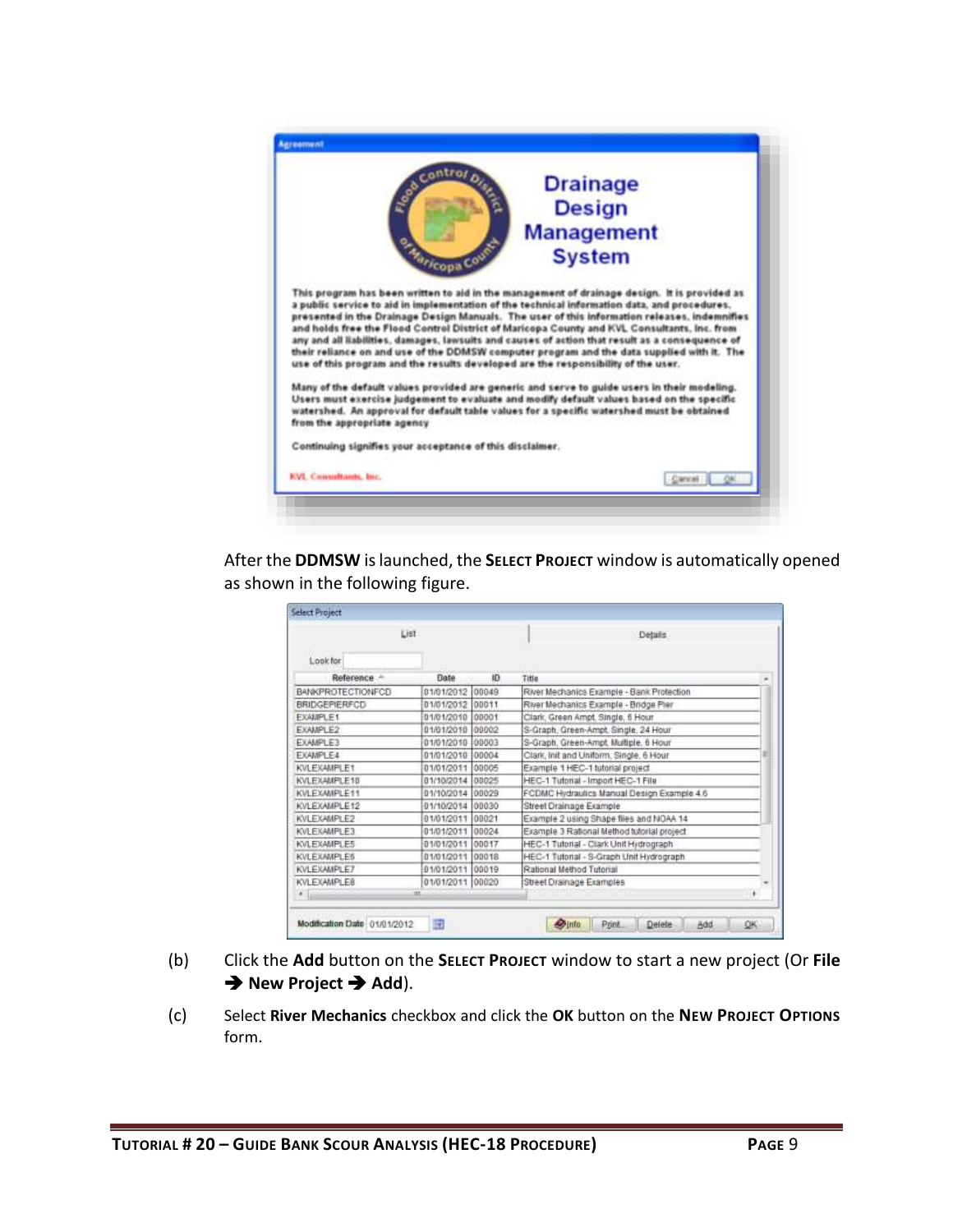- (d) Type "*GUIDEBANK\_NCHRP2*" into the **Reference** textbox. This is the name of this newly created project. Users can choose any name for the Reference textbox as long as it does not exist in the current **DDMSW** project database.
- (e) Type into the **Title** textbox a brief descriptive title for this project. *(Optional)*
- (f) Type into the **Location** textbox the location of this project. *(Optional)*
- (g) Type into the **Agency** textbox the agency or company name**.** *(Optional)*
- (h) Check **River Mechanics Only** checkbox for this project.
- (i) Type a detailed description of this project into the comment area under the **Project Reference** frame. *(Optional)*
- (j) Set the Modification Date using today's date by clicking on the Calendar icon.
- (k) Click the **Save** button to save the entered data.
- (l) Click the **OK** button on the **SELECT PROJECT** window, and click the **OK** button on the pop-up message box. The following figure shows what the window looks like.

| <b>Select Project</b>                                                                       |                                                    |     |                                                       |  |                         |                        |             |  |    |  |
|---------------------------------------------------------------------------------------------|----------------------------------------------------|-----|-------------------------------------------------------|--|-------------------------|------------------------|-------------|--|----|--|
|                                                                                             | List                                               |     |                                                       |  |                         | Details                |             |  |    |  |
|                                                                                             | <b>Project Reference</b>                           |     |                                                       |  | <b>Project Defaults</b> |                        |             |  |    |  |
| Project ID                                                                                  | 00055                                              |     | Reference GUIDEBANK_NCHRP2                            |  |                         |                        |             |  |    |  |
|                                                                                             |                                                    |     | Title   Guide Bank Scour using HEC-18 NCHRP Procedure |  |                         |                        | Soils FCDMC |  |    |  |
| Location                                                                                    | Maricopa County, Arizona                           |     |                                                       |  |                         | Land Use   FCDMC       |             |  |    |  |
|                                                                                             | Agency   Flood Control District of Maricopa County |     |                                                       |  |                         |                        |             |  |    |  |
|                                                                                             | River Mechanics Only                               |     |                                                       |  |                         |                        |             |  |    |  |
| This is a tutorial project about the guide bank scour using HEC-18<br>▲<br>NCHRP procedure. |                                                    |     |                                                       |  |                         |                        |             |  |    |  |
|                                                                                             | Modification Date 05/10/2018                       | ia. |                                                       |  | <b>O</b> Info           | Print<br><b>Delete</b> | Add         |  | QK |  |

**Note:** the **Project ID** "*00055"* in the above figure is the unique database record identifier for the project, which is automatically generated by the program when a new project is created. When users create a new project, the **Project ID** of the new project will not be the same as the **Project ID** shown in the above figure.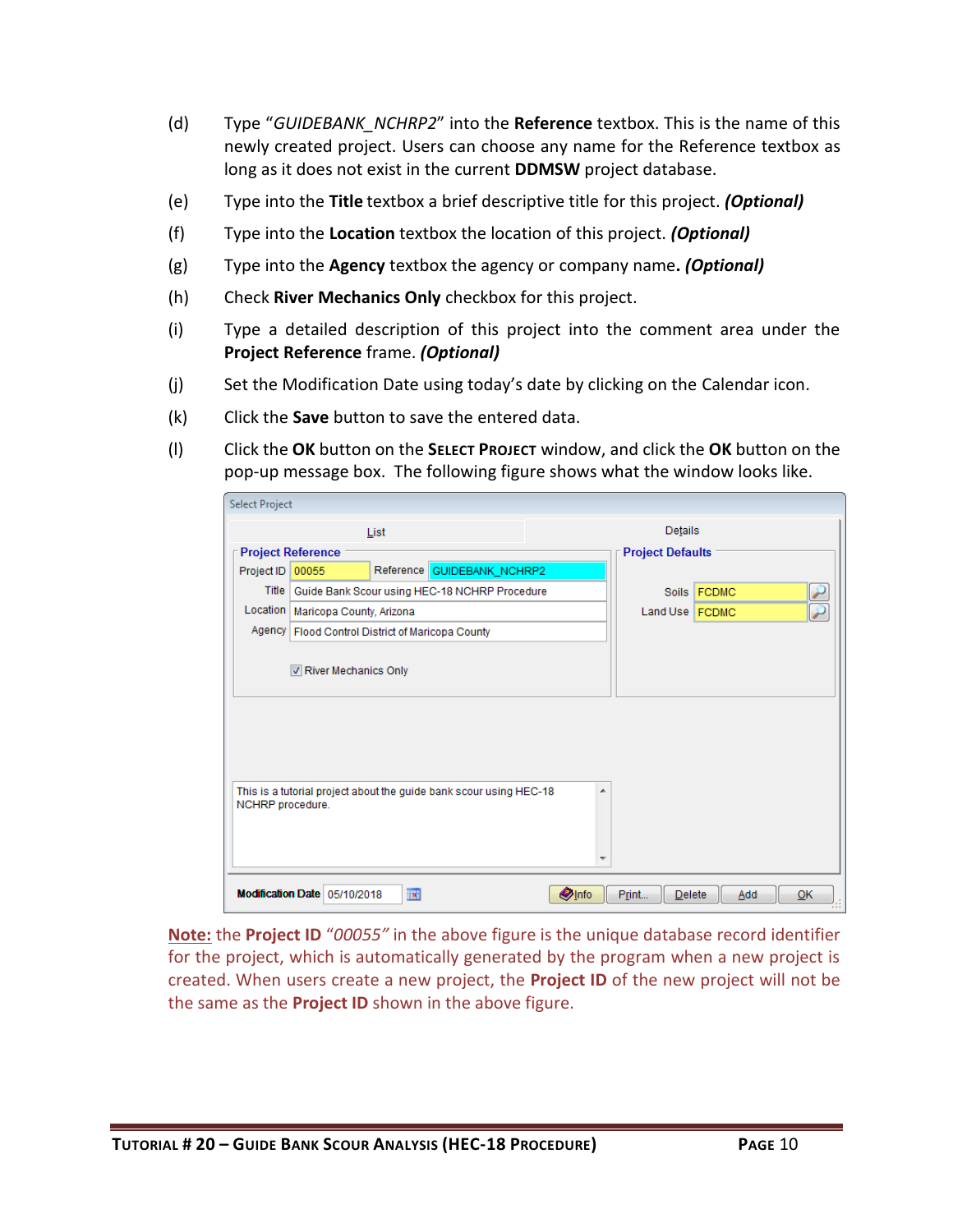# <span id="page-12-0"></span>**3.1.2 Step 2 - Set up Guide Bank Scour Basic Data**

(a) From the menu bar of main application window, click **River Mechanics**  $\rightarrow$  **Scour**, to open the **TOTAL SCOUR** form

|               | Flood Control District of Maricopa County Version: 5.6.0 - ABUTMENT_NCHRP                                             |  |  |  |  |  |  |
|---------------|-----------------------------------------------------------------------------------------------------------------------|--|--|--|--|--|--|
| Edit<br>File: | River Mechanics<br>Help                                                                                               |  |  |  |  |  |  |
|               | Scour                                                                                                                 |  |  |  |  |  |  |
|               | Riprap<br>Launchable Riprap                                                                                           |  |  |  |  |  |  |
|               | <b>Lateral Erosion</b>                                                                                                |  |  |  |  |  |  |
|               | Sediment Yield                                                                                                        |  |  |  |  |  |  |
|               | <b>Cross Section Hydraulics</b><br><b>Cross Section Geometry</b><br><b>Import Cross Sections from Another Project</b> |  |  |  |  |  |  |
|               |                                                                                                                       |  |  |  |  |  |  |

|                             | Total Scour - MB: 01 - ID: |                      |                         |                      |         |             |           |          |                |
|-----------------------------|----------------------------|----------------------|-------------------------|----------------------|---------|-------------|-----------|----------|----------------|
| $\underline{\mathsf{List}}$ | Total                      | Long Term            | General                 | $L\underline{o}$ cal | Bedform |             | Low Flow  |          | Pier Influence |
|                             |                            |                      |                         |                      |         |             |           |          |                |
| ID<br>$\Delta$              |                            | <b>Cross Section</b> | Long Term               | General              | Local   | Bedform     | Bend      | Low Flow | Total          |
|                             |                            | ID                   | Scour                   | Scour                | Scour   | Scour       | Scour     | Scour    | Scour          |
|                             |                            |                      |                         |                      |         |             |           |          |                |
|                             |                            |                      |                         |                      |         |             |           |          |                |
|                             |                            |                      |                         |                      |         |             |           |          |                |
|                             |                            |                      |                         |                      |         |             |           |          |                |
|                             |                            |                      |                         |                      |         |             |           |          |                |
|                             |                            |                      |                         |                      |         |             |           |          |                |
|                             |                            |                      |                         |                      |         |             |           |          |                |
|                             |                            |                      |                         |                      |         |             |           |          |                |
|                             |                            |                      |                         |                      |         |             |           |          |                |
|                             |                            |                      |                         |                      |         |             |           |          |                |
|                             |                            |                      |                         |                      |         |             |           |          |                |
|                             |                            |                      |                         |                      |         |             |           |          |                |
|                             |                            |                      |                         |                      |         |             |           |          |                |
|                             |                            |                      |                         |                      |         |             |           |          |                |
|                             |                            | $\mathbb{H}$         |                         |                      |         |             |           |          | k              |
|                             |                            |                      |                         |                      |         |             |           |          |                |
|                             |                            |                      |                         |                      |         |             |           |          |                |
|                             |                            | $\bigcirc$ Help      | $\bullet$ Info<br>Print | Delete               |         | $\Delta$ dd | <b>MB</b> | Update   | QK             |

- (b) Click the **Add** button to activate the necessary data entry fields.
- (c) Type "*GUIDE02*" into the **ID** textbox (this **ID** indicates that it is for Guide Bank No.2).
- (d) Check the checkboxes **Local** only.
- (e) Click the browse button in the **Method** column across **Local** check box to launch local scour method select menu.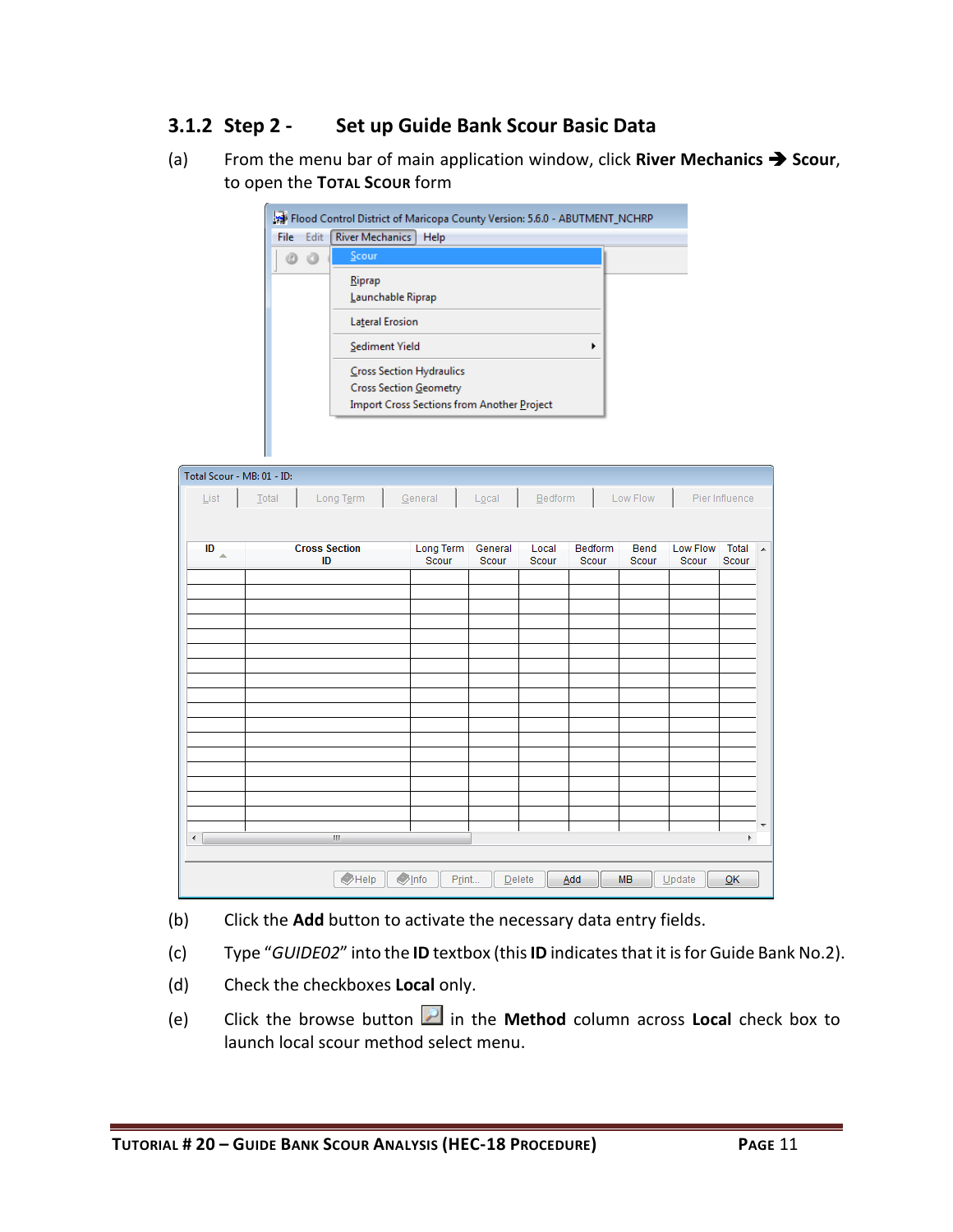| <b>Select Method</b>                           |  |
|------------------------------------------------|--|
|                                                |  |
| <b>Piers</b>                                   |  |
| Abutments                                      |  |
| Abutments (HEC 18 - 2012)                      |  |
| <b>Culvert Outlet</b>                          |  |
| Guide Banks                                    |  |
| Guide Banks (HEC 18 - 2012                     |  |
| Grade Control or Drop Structure - Schoklitsch  |  |
| Low Head Stilling Basin - Veronese             |  |
| Stilling Basin/End of Apron - Zimmerman/Maniak |  |
|                                                |  |
|                                                |  |
| Cancel<br>ок                                   |  |

Select the "*Guide Bank (HEC 18 – 2012)*" from the **SELECT METHOD** window, and click **OK** to close the **SELECT METHOD** window.

(f) Click the **Save** button to save the entered data. The **TOTAL SCOUR – MB: 01 – ID: GUIDE02** window shows up like following figure.

| Total Scour - MB: 01 - ID: GUIDE01   |                                     |               |                   |                             |         |           |                          |
|--------------------------------------|-------------------------------------|---------------|-------------------|-----------------------------|---------|-----------|--------------------------|
| List                                 | Long Term                           | General       |                   | Local                       | Bedform | Low Flow  | Pier Influence           |
| · ID<br>Major Basin ID 01<br>ID      | $\overline{\mathcal{P}}$<br>GUIDE02 |               |                   |                             |         |           |                          |
| <b>Scour Depth</b>                   |                                     |               |                   |                             |         |           |                          |
|                                      | Include Calc                        | FS Value      | Custom<br>Calc FS | Method                      |         |           |                          |
| Long Term                            |                                     |               |                   |                             |         |           |                          |
| General<br>$\overline{\mathbb{R}^n}$ |                                     |               |                   |                             |         |           |                          |
| Local $\boxed{v}$                    | 0.00                                | 0.00          |                   | Guide Banks (HEC 18 - 2012) |         |           | $\epsilon$               |
| Bedform <b>F</b>                     |                                     |               |                   |                             |         |           |                          |
| Low Flow F                           |                                     |               |                   |                             |         |           |                          |
| Headcut $\Box$                       |                                     |               |                   |                             |         |           |                          |
| Tailcut <b>n</b>                     |                                     |               |                   |                             |         |           | ▴                        |
| Total (ft)                           |                                     |               |                   |                             |         |           |                          |
| Pier Influence <b>n</b>              |                                     |               |                   |                             |         |           |                          |
|                                      |                                     |               |                   |                             |         |           | $\overline{\phantom{a}}$ |
|                                      |                                     |               |                   |                             |         |           |                          |
|                                      |                                     |               |                   |                             |         |           |                          |
|                                      | $\bullet$ Help                      | <b>O</b> Info | Print             | Delete                      | Add     | <b>MB</b> | QK<br>Update             |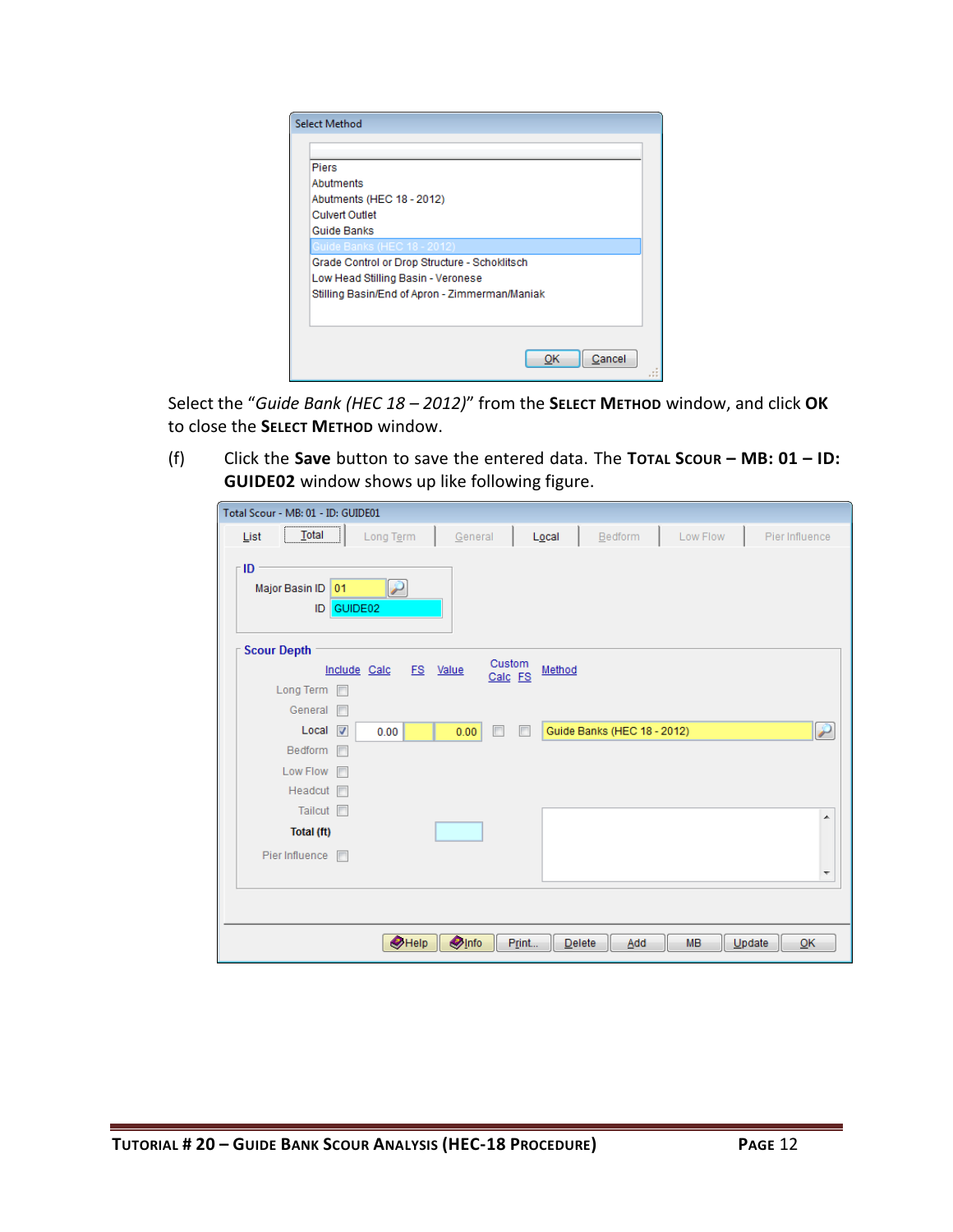### <span id="page-14-0"></span>**3.1.3 Step 3 - Calculate the Guide Bank Scour – Grain Size Equation**

- (a) Click the **Local** tab
- (b) Enter "6*5"* into the **Projected Length of Abutment, L (ft)** textbox.
- (c) Enter "*100"* into the **Width of Floodplain, Bf (ft)** textbox.
- (d) Click browse button beside the **Select Equation Based On** to select the basis for guide bank equation. Choose *"Grain Size"* and click **OK** to exit the **Equation Based On** window.

| Equation based on   |  |
|---------------------|--|
|                     |  |
| Grain Size          |  |
| <b>Shear Stress</b> |  |
|                     |  |
|                     |  |
|                     |  |
|                     |  |
|                     |  |
| Cancel<br>ОK        |  |
|                     |  |

- (e) Click the **Save** button to save the entered data.
- (f) Enter "*5.7"* into the **Upstream Floodplain Unit Discharge, qf (sq ft/sec)** textbox.
- (g) Enter "*10.1"* into the **Unit Discharge in the Constricted Opening, q2c (sq ft/sec)** textbox.
- (h) Enter "*0.0010"* into the **Particle Size with 50 Percent Finer, D50 (ft)** textbox.
- (i) Enter "3*.5"* into the **Flow Depth Prior to Scour, Yo (ft)** textbox.
- (j) Click the **Save** button to save the entered data.
- (k) Click the **Update** button to update the data.
- (l) Select "*This Record*" from the **SELECTION OPTION** window, and click **Yes** from the confirmation message to proceed.

| <b>Select Option</b>     |                                                                            |
|--------------------------|----------------------------------------------------------------------------|
| Option<br>▴              | Calculate Local Scour                                                      |
| This Record              |                                                                            |
| This Major Basin         | This will calculate the Local Scour for the current record.                |
| All                      |                                                                            |
|                          | If you want to calculate the Total Scour, Click 'Update' on the Total Tab. |
| $\overline{\phantom{a}}$ | Do you want to continue?                                                   |
|                          |                                                                            |
| <br>Cancel<br>DК<br>     | No.<br><b>Yes</b>                                                          |
| 48                       |                                                                            |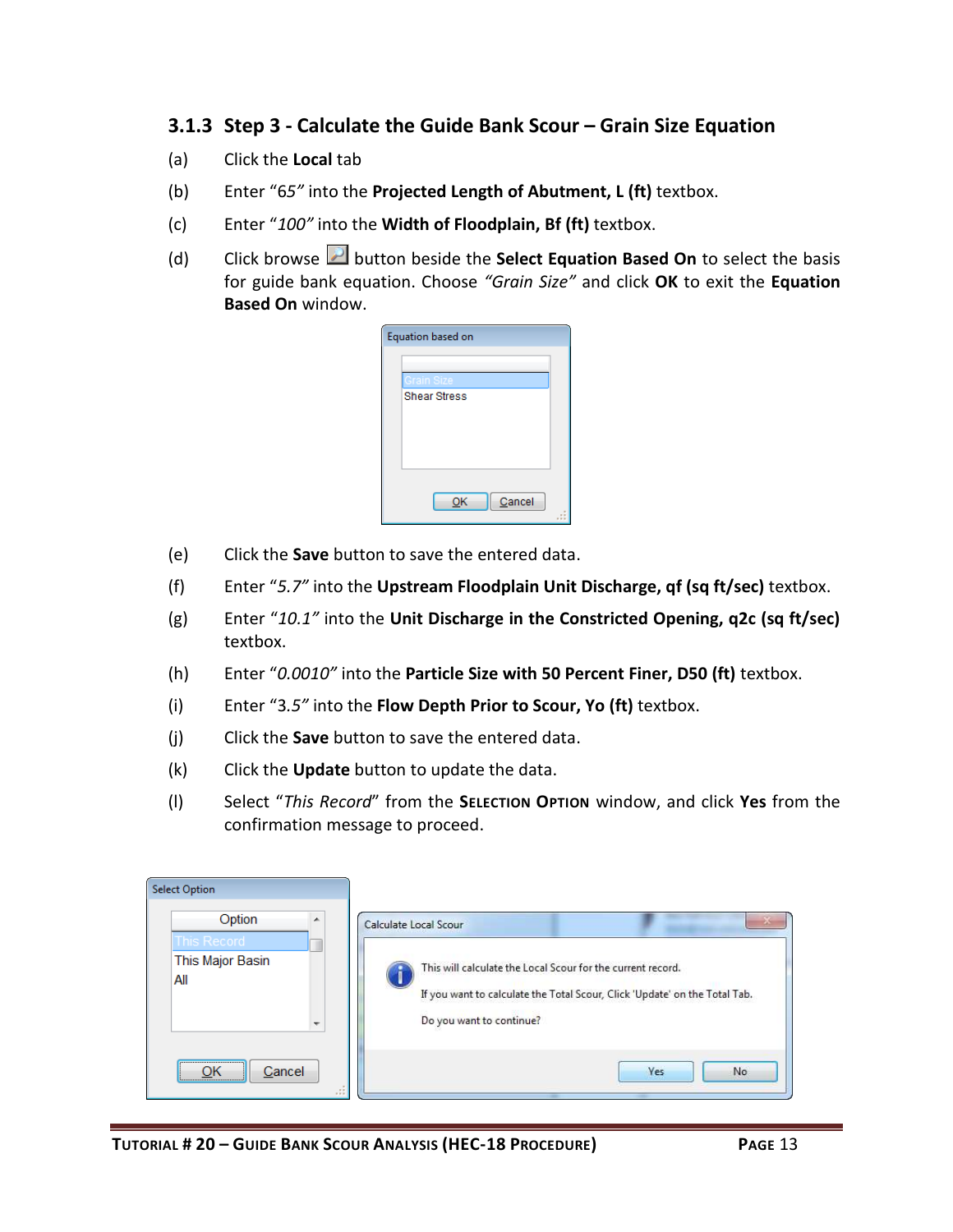| List                               | Total | Long Term                                                   | General | Local                                               | Bedform | Low Flow                 | Pier Influence |
|------------------------------------|-------|-------------------------------------------------------------|---------|-----------------------------------------------------|---------|--------------------------|----------------|
|                                    |       | Guide Bank Parameters (HEC 18 - 2012)                       |         |                                                     |         |                          |                |
|                                    |       | Projected Length of Abutment, L (ft)                        | 65.00   | Select Equation Based On: Grain Size                |         | $\overline{\mathcal{P}}$ |                |
|                                    |       | Width of Floodplain, Bf (ft)                                | 100     |                                                     |         |                          |                |
|                                    |       | Guide Bank Scour Condition<br>B                             | Ø       |                                                     |         |                          |                |
|                                    |       | <b>Condition B - Grain Size</b>                             |         |                                                     |         |                          |                |
|                                    |       |                                                             |         | Upstream Floodplain Unit Discharge, of (sq ft/sec)  | 5.70    |                          |                |
|                                    |       | Unit Discharge in the Constricted Opening, q2f (sq ft/sec)  |         |                                                     | 10.10   |                          |                |
| Ku                                 |       |                                                             |         | 11.170                                              |         |                          |                |
|                                    |       |                                                             |         | Particle Size with 50 Percent Finer, D50 (ft)       | 0.0010  |                          |                |
|                                    |       | Flow Depth Including Clear-water Contraction Scour, Yc (ft) |         |                                                     | 6.60    |                          |                |
|                                    |       |                                                             |         | Amplification Factor for Clear-water Conditions, ab | 2.111   |                          |                |
|                                    |       | Maximum Flow Depth Resulting from Abutment Scour, Ymax (ft) |         |                                                     | 13.94   |                          |                |
| Flow Depth Prior to Scour, Yo (ft) |       |                                                             |         |                                                     | 3.50    |                          |                |
|                                    |       |                                                             |         | Abutment Scour Depth, Ys (ft)                       | 10.44   |                          |                |
|                                    |       |                                                             |         |                                                     |         |                          |                |
|                                    |       |                                                             |         |                                                     |         |                          |                |

After the update the window looks like what is shown in the following figure.

# <span id="page-15-0"></span>**3.1.4 Step 4 - Calculate the Guide Bank Scour – Shear Stress Equation**

- (a) Click the **Local** tab
- (b) Enter "6*5"* into the **Projected Length of Abutment, L (ft)** textbox.
- (c) Enter "*100"* into the **Width of Floodplain, Bf (ft)** textbox.
- (d) Click browse **button beside the Select Equation Based On** to select the basis for guide bank equation. Choose *"Shear Stress"* and click **OK** to exit the **Equation Based On** window.

| Equation based on |  |
|-------------------|--|
|                   |  |
| <b>Grain Size</b> |  |
| Shear Stress      |  |
|                   |  |
|                   |  |
|                   |  |
|                   |  |
|                   |  |
| Cancel<br>ОΚ      |  |
|                   |  |

(e) Click the **Save** button to save the entered data.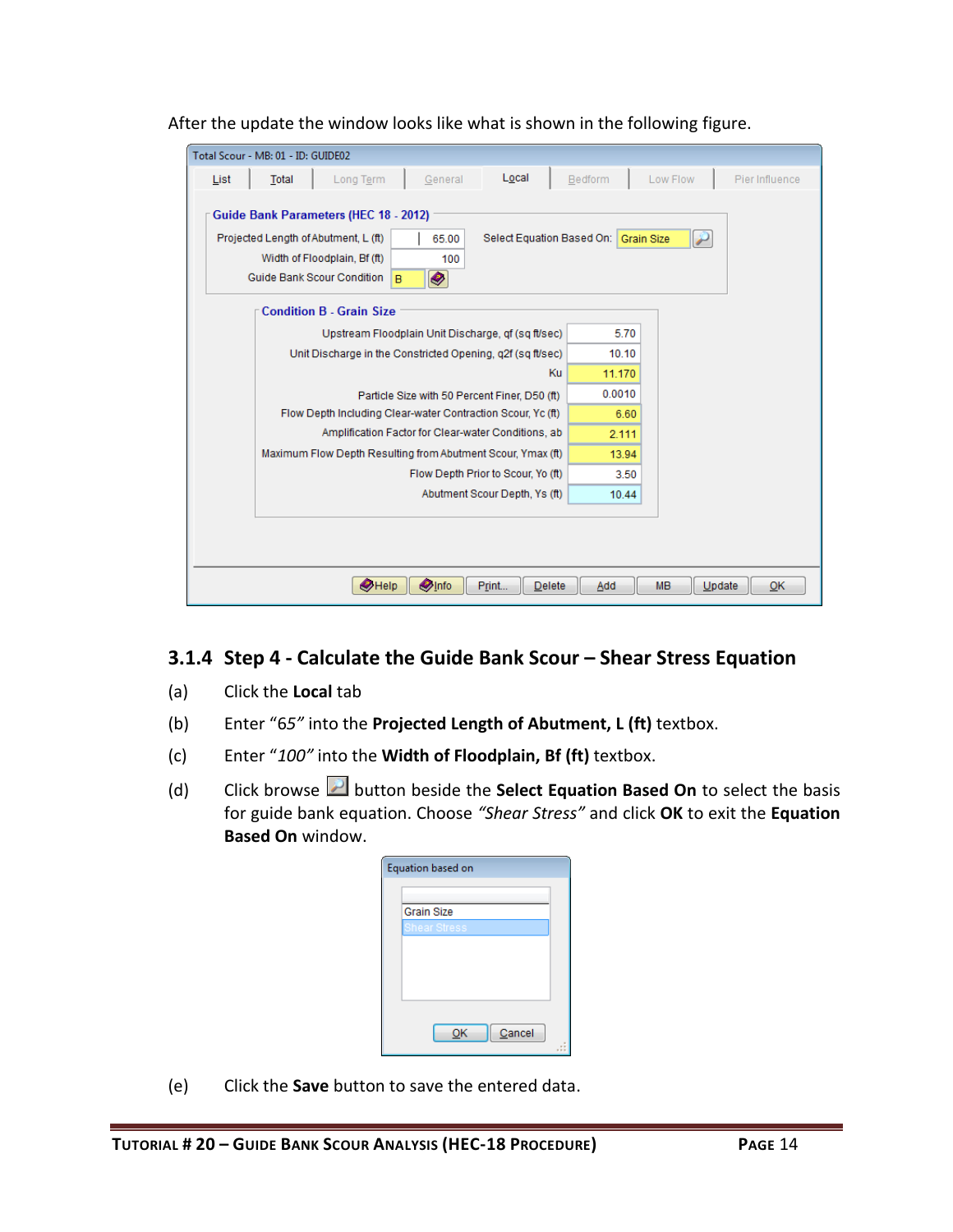- (f) Enter "*5.7"* into the **Upstream Unit Discharge, qf (sq ft/sec)** textbox.
- (g) Enter "10.1*"* into the **Unit Discharge in the Constricted Opening, q2c (sq ft/sec)** textbox.
- (h) Enter "*0.025"* into the **Manning n of the Floodplain Material Under the Bridge, n** textbox.
- (i) Enter "*0.04"* into the **Critical Shear Stress for the Floodplain Material, tc (lb/sq ft)** textbox.
- (j) Enter "3*.5"* into the **Flow Depth Prior to Scour, Yo (ft)** textbox.
- (k) Click the **Save** button to save the entered data.
- (l) Click the **Update** button to update the data.
- (m) Select "*This Record*" from the **SELECTION OPTION** window, and click **Yes** from the confirmation message to proceed.

| <b>Select Option</b>                                                               |                                                                                                                                                                                                |
|------------------------------------------------------------------------------------|------------------------------------------------------------------------------------------------------------------------------------------------------------------------------------------------|
| Option<br>×.<br>This Record<br>This Major Basin<br>All<br>$\overline{\phantom{a}}$ | Calculate Local Scour<br>This will calculate the Local Scour for the current record.<br>If you want to calculate the Total Scour, Click 'Update' on the Total Tab.<br>Do you want to continue? |
| <br>Cancel<br><br>-11                                                              | <b>Yes</b><br>No.                                                                                                                                                                              |

After the update the window looks like what is shown in the following figure.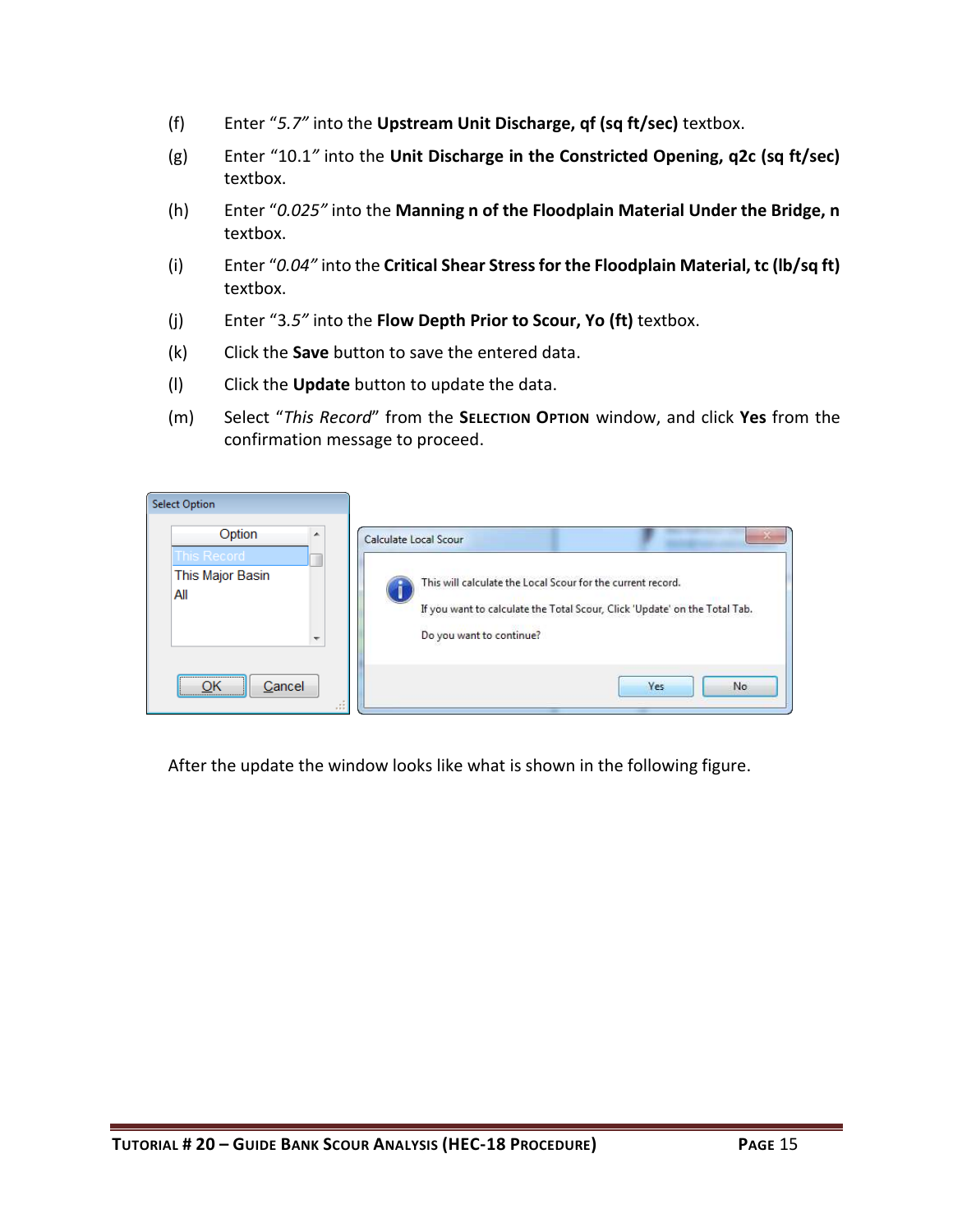| Total Scour - MB: 01 - ID: GUIDE02                                                                                                                                    |                                        |
|-----------------------------------------------------------------------------------------------------------------------------------------------------------------------|----------------------------------------|
| Local<br>Long Term<br>General<br>List<br>Total                                                                                                                        | Bedform<br>Low Flow<br>Pier Influence  |
| Guide Bank Parameters (HEC 18 - 2012)<br>Projected Length of Abutment, L (ft)<br>65.00<br>Width of Floodplain, Bf (ft)<br>100<br>Guide Bank Scour Condition<br>O<br>B | Select Equation Based On: Shear Stress |
| <b>Condition B - Shear Stress</b>                                                                                                                                     |                                        |
| Upstream Floodplain Unit Discharge, of (sq ft/sec)                                                                                                                    | 5.70                                   |
| Unit Discharge in the Constricted Opening, q2f (sq ft/sec)                                                                                                            | 10.10                                  |
| Manning n of the Floodplain Material Under the Bridge, n                                                                                                              | 0.025                                  |
| Critical Shear Stress for the Floodplain Material, to (Ib/sq ft)                                                                                                      | 0.04                                   |
| Unit Weight of Water (Ib/cu ft)                                                                                                                                       | 62.40                                  |
| Ku                                                                                                                                                                    | 1.486                                  |
| Flow Depth Including Clear-water Contraction Scour, Yc (ft)                                                                                                           | 5.11                                   |
| Amplification Factor for Clear-water Conditions, ab                                                                                                                   | 2.111                                  |
| Maximum Flow Depth Resulting from Abutment Scour, Ymax (ft)                                                                                                           | 10.79                                  |
| Flow Depth Prior to Scour, Yo (ft)                                                                                                                                    | 3.50                                   |
| Abutment Scour Depth, Ys (ft)                                                                                                                                         | 7.29                                   |
| <b>O</b> Info<br>$\bullet$ Help<br>Print<br>Delete                                                                                                                    | <b>MB</b><br>Add<br>Update<br>OK       |

# <span id="page-17-0"></span>**3.1.5 Step 5 - Report and Document the Results**

In this section, the instruction will be given on how to view, print, and export the calculation results of the guide bank scour.

(a) To view the results on the screen, click the **Print …** button on the Local Tab of **TOTAL SCOUR – MB: 01 – ID: GUID02** window, a report will be generated as is shown in the following figure.

| 1.41<br>100%<br><b>SA</b>                                                                                           | 桷<br>T to T<br>100 <sup>t</sup><br>Total 1                                                                                                                                        |                         |
|---------------------------------------------------------------------------------------------------------------------|-----------------------------------------------------------------------------------------------------------------------------------------------------------------------------------|-------------------------|
| Fage:                                                                                                               | Fleed Control District of Manuage County<br>Draingos Design Management Statem<br>LOCAL SCOUR - DUELE BANKS HEGINS CONDITION & SHEAR STRESS<br>Preject Reference: GUIDEBANK NCHRP2 | 11,542,959<br>6/14/2018 |
| <b>ID: 6 UIDE 02</b>                                                                                                |                                                                                                                                                                                   |                         |
| Projected Langth of Abulment, L. LR.                                                                                | 86.DC                                                                                                                                                                             |                         |
| Walth of Financialis, M. 119.                                                                                       |                                                                                                                                                                                   |                         |
| <b>Als direct Soaur Condition</b>                                                                                   |                                                                                                                                                                                   |                         |
| Setect Equation Based On:                                                                                           | Shear Street                                                                                                                                                                      |                         |
| Upstream Floorbolen Unit Discharge, of Cart fried.                                                                  | 5.70                                                                                                                                                                              |                         |
| Unit Discharge in the Constituted Opening, g21 (sq.fbiasc)                                                          | 10.10                                                                                                                                                                             |                         |
| Manning in of the Floodblain Maderial Under the Bridge, in                                                          | 0.028                                                                                                                                                                             |                         |
| Critical Shear Stress for the Floodplain Material, to (16/ag ft)                                                    | 0.04                                                                                                                                                                              |                         |
| nt Waight of Water   lists ft                                                                                       | 82.40                                                                                                                                                                             |                         |
|                                                                                                                     | 1,438                                                                                                                                                                             |                         |
| Fibre Depth Including Clear-mater Contraction Scion, Yic. Lift<br>Anythester-Factor for Cleanwater Conditions, all- | 8.11<br>2.11                                                                                                                                                                      |                         |
| Maximum Flow Dayth Resulting from Abutment Scour, Yvies 1. N.                                                       | 10.78                                                                                                                                                                             |                         |
| Flow Dapty Prior to Suite: Yo 178                                                                                   | 3.80                                                                                                                                                                              |                         |
| Scour depth, ys (ff)                                                                                                | 7.29                                                                                                                                                                              |                         |
|                                                                                                                     |                                                                                                                                                                                   |                         |
|                                                                                                                     |                                                                                                                                                                                   |                         |